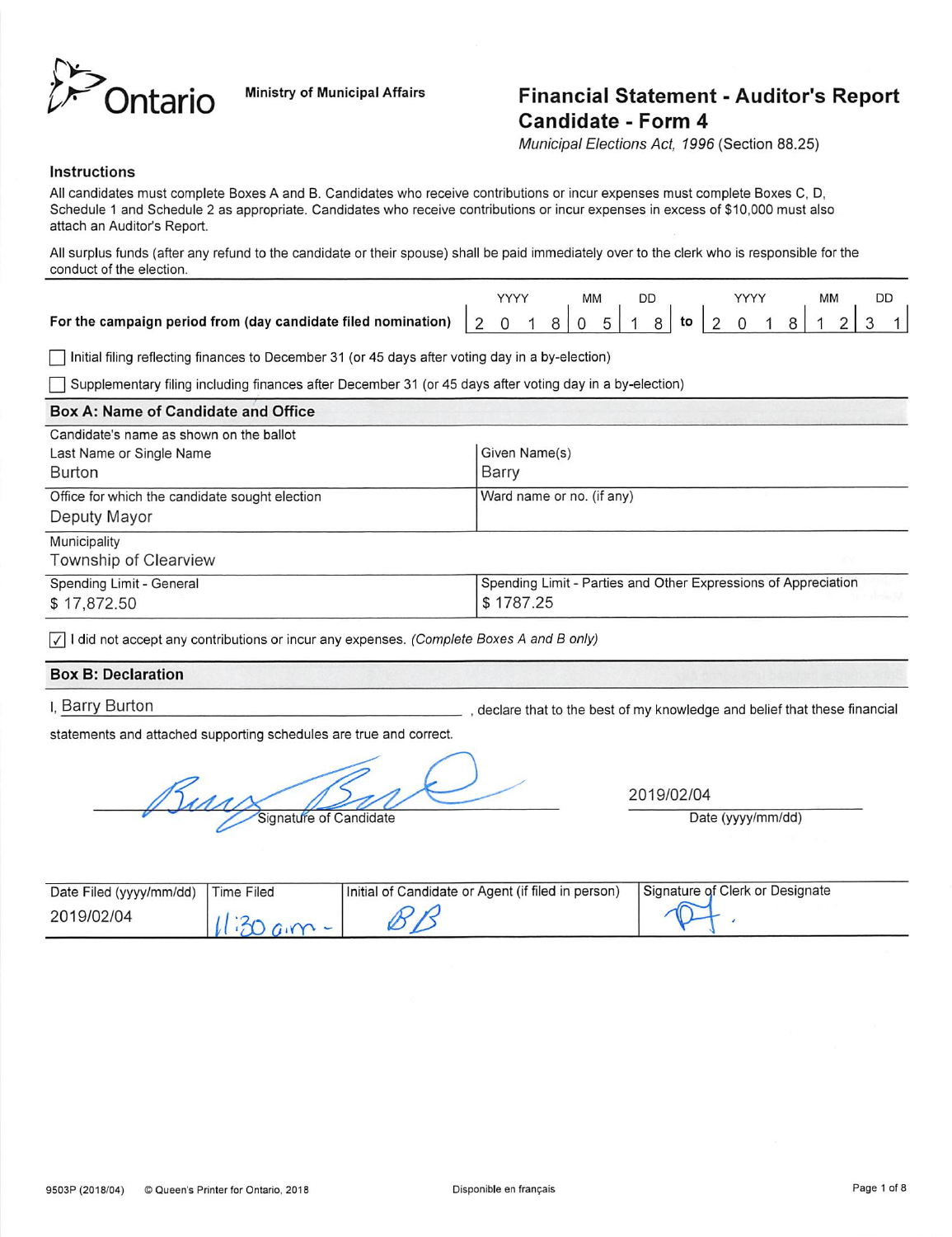| <b>Box C: Statement of Campaign Income and Expenses</b>                                                                                                                                              |                                                                                                                        |                |
|------------------------------------------------------------------------------------------------------------------------------------------------------------------------------------------------------|------------------------------------------------------------------------------------------------------------------------|----------------|
| <b>LOAN</b>                                                                                                                                                                                          |                                                                                                                        |                |
| Name of bank or recognized lending institution                                                                                                                                                       |                                                                                                                        |                |
| $\overline{\mathbf{r}}$<br>Amount borrowed                                                                                                                                                           |                                                                                                                        |                |
|                                                                                                                                                                                                      |                                                                                                                        |                |
| <b>INCOME</b>                                                                                                                                                                                        |                                                                                                                        |                |
| Total amount of all contributions (from line 1A in Schedule 1)                                                                                                                                       | -\$                                                                                                                    |                |
| Revenue from items \$25 or less                                                                                                                                                                      | $\overline{\mathbf{s}}$                                                                                                |                |
| Sign deposit refund                                                                                                                                                                                  | $+\overline{\$}$                                                                                                       |                |
| Revenue from fundraising events not deemed a contribution (from Part III of                                                                                                                          |                                                                                                                        |                |
| Schedule 2)                                                                                                                                                                                          | $+$ \$                                                                                                                 |                |
| Interest earned by campaign bank account                                                                                                                                                             | + \$                                                                                                                   |                |
| Other (provide full details)                                                                                                                                                                         |                                                                                                                        |                |
|                                                                                                                                                                                                      | $+$ \$                                                                                                                 |                |
| 2.                                                                                                                                                                                                   | $+\overline{\$}$                                                                                                       |                |
| З.                                                                                                                                                                                                   | $+3$                                                                                                                   |                |
| 4.                                                                                                                                                                                                   | $+$ \$                                                                                                                 |                |
| 5.<br><u> 1989 - Johann John Stein, mars an deutscher Stein und der Stein und der Stein und der Stein und der Stein und</u>                                                                          | $+$ \$                                                                                                                 |                |
| <b>Total Campaign Income (Do not include loan)</b>                                                                                                                                                   | $=$ \$                                                                                                                 | C <sub>1</sub> |
| Advertising<br>Brochures/flyers<br>Signs (including sign deposit)<br><b>Meetings hosted</b><br>Office expenses incurred until voting day<br>Phone and/or internet expenses incurred until voting day | $\sqrt{3}$<br>-\$<br>$\overline{\mathbf{s}}$<br>+<br>$+$ \$<br>$\overline{\mathbf{3}}$<br>$\overline{\mathbf{s}}$<br>+ |                |
| Salaries, benefits, honoraria, professional fees incurred until voting day                                                                                                                           | $+$ \$                                                                                                                 |                |
| Bank charges incurred until voting day                                                                                                                                                               | $+$ \$                                                                                                                 |                |
| Interest charged on loan until voting day                                                                                                                                                            | $\mathbf{\hat{s}}$                                                                                                     |                |
| Other (provide full details)                                                                                                                                                                         |                                                                                                                        |                |
| 1.                                                                                                                                                                                                   | $+$ \$                                                                                                                 |                |
| 2.<br><u> De la contrada de la contrada de la contrada de la contrada de la contrada de la contrada de la contrada de</u>                                                                            | $+$ \$                                                                                                                 |                |
| 3.                                                                                                                                                                                                   | $+$ \$                                                                                                                 |                |
| 4.                                                                                                                                                                                                   | $+\overline{\$}$                                                                                                       |                |
| 5.                                                                                                                                                                                                   | $+\overline{\$}$                                                                                                       |                |
| <b>Total Expenses subject to general spending limit</b>                                                                                                                                              | $= $$                                                                                                                  | C <sub>2</sub> |
|                                                                                                                                                                                                      |                                                                                                                        |                |
| <b>EXPENSES</b>                                                                                                                                                                                      |                                                                                                                        |                |
| Expenses subject to spending limit for parties and other expressions of appreciation                                                                                                                 |                                                                                                                        |                |
| 1.<br><u> 1980 - Johann John Harry Harry Harry Harry Harry Harry Harry Harry Harry Harry Harry Harry Harry Harry Harry</u>                                                                           | $+$ \$                                                                                                                 |                |
| 2.                                                                                                                                                                                                   | $+\overline{\$}$                                                                                                       |                |

| Total Expenses subject to spending limit for parties and other expressions<br>of appreciation | $\equiv$ | л | C3 |
|-----------------------------------------------------------------------------------------------|----------|---|----|
|                                                                                               |          |   |    |
|                                                                                               |          |   |    |
|                                                                                               |          |   |    |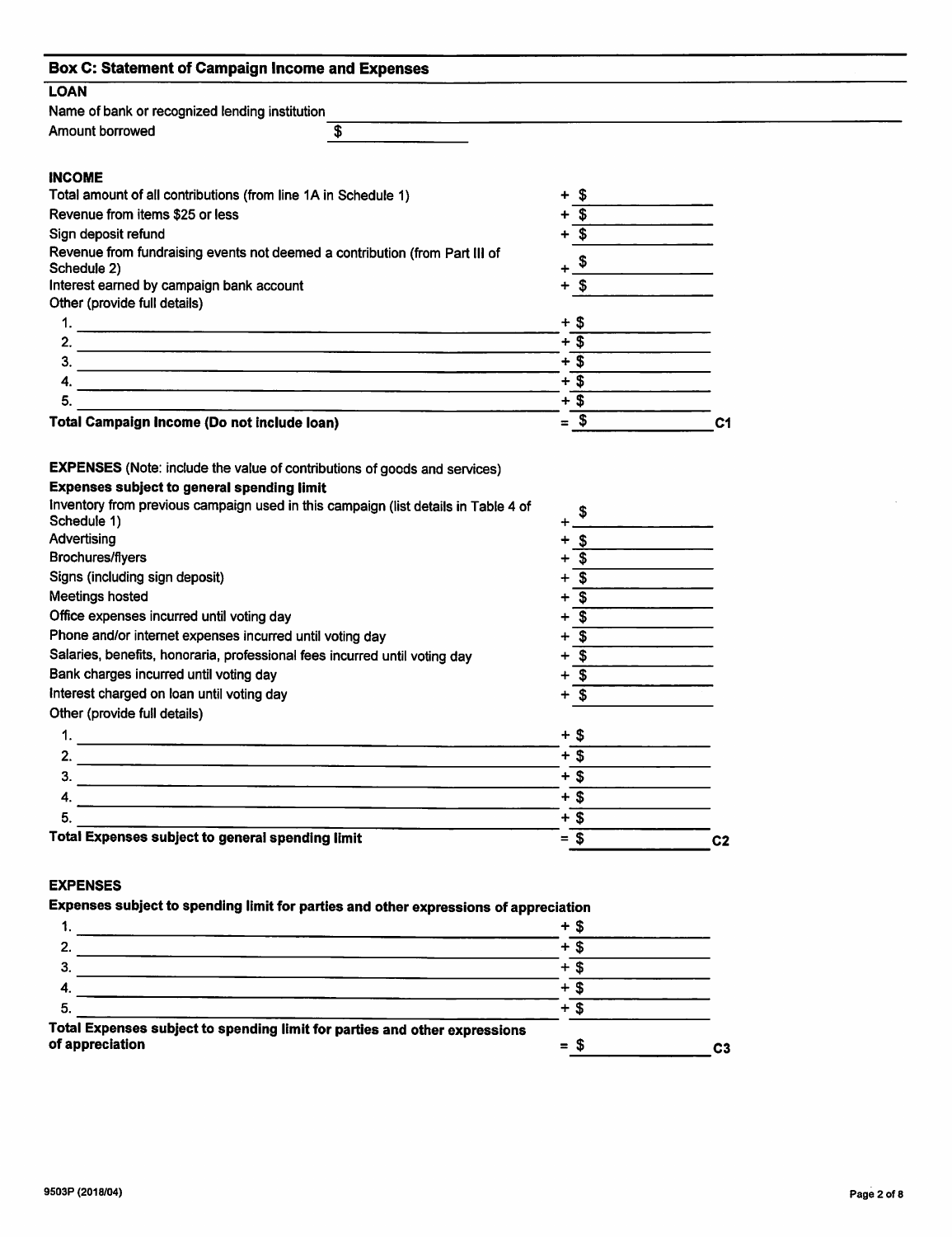| <b>Expenses not subject to spending limits</b>                                                                      |                           |                |                |
|---------------------------------------------------------------------------------------------------------------------|---------------------------|----------------|----------------|
| Accounting and audit                                                                                                | - \$<br>÷                 |                |                |
| Cost of fundraising events/activities (list details in Part IV of Schedule 2)                                       | $\overline{\mathbf{s}}$   |                |                |
| Office expenses incurred after voting day                                                                           | <b>S</b>                  |                |                |
| Phone and/or internet expenses incurred after voting day                                                            | $\overline{\mathbf{s}}$   |                |                |
| Salaries, benefits, honoraria, professional fees incurred after voting day                                          | \$                        |                |                |
| Bank charges incurred after voting day                                                                              | \$                        |                |                |
| Interest charged on loan after voting day                                                                           | $\boldsymbol{s}$          |                |                |
| Expenses related to recount                                                                                         | $\overline{\mathbf{s}}$   |                |                |
| Expenses related to controverted election                                                                           | \$                        |                |                |
| Expenses related to compliance audit                                                                                | $\boldsymbol{\mathsf{s}}$ |                |                |
| Expenses related to candidate's disability (provide full details)                                                   |                           |                |                |
|                                                                                                                     | $+$ \$                    |                |                |
|                                                                                                                     | $+$ \$                    |                |                |
| 3.                                                                                                                  | $+$ \$                    |                |                |
|                                                                                                                     | $+$ \$                    |                |                |
|                                                                                                                     | $+$ \$                    |                |                |
| Other (provide full details)                                                                                        |                           |                |                |
|                                                                                                                     | + \$                      |                |                |
|                                                                                                                     | $+$ \$                    |                |                |
|                                                                                                                     | $+$ \$                    |                |                |
| 3.                                                                                                                  | $+$ \$                    |                |                |
| 4.                                                                                                                  |                           |                |                |
| 5.                                                                                                                  | $+$ \$                    |                |                |
| <b>Total Expenses not subject to spending limits</b>                                                                | $= $$                     | C <sub>4</sub> |                |
| Total Campaign Expenses (C2 + C3 + C4)                                                                              |                           | = \$           | C <sub>5</sub> |
| <b>Box D: Calculation of Surplus or Deficit</b>                                                                     |                           |                |                |
| Excess (deficiency) of income over expenses (Income minus Total Expenses)                                           | + \$                      |                |                |
| $(C1 - C5)$                                                                                                         |                           | D1             |                |
| Eligible deficit carried forward by the candidate from the last election<br>(applies to 2018 regular election only) |                           | D <sub>2</sub> |                |
| Total $(D1 - D2)$                                                                                                   | \$                        |                |                |
| If there is a surplus, deduct any refund of candidate's or                                                          |                           |                |                |
| spouse's contributions to the campaign                                                                              | S                         |                |                |
| Surplus (or deficit) for the campaign                                                                               | $=$ \$                    | D <sub>3</sub> |                |

If line D3 shows a surplus, the amount must be paid in trust, at the time the financial statements are filed, to the municipal clerk who is responsible for the conduct of the election.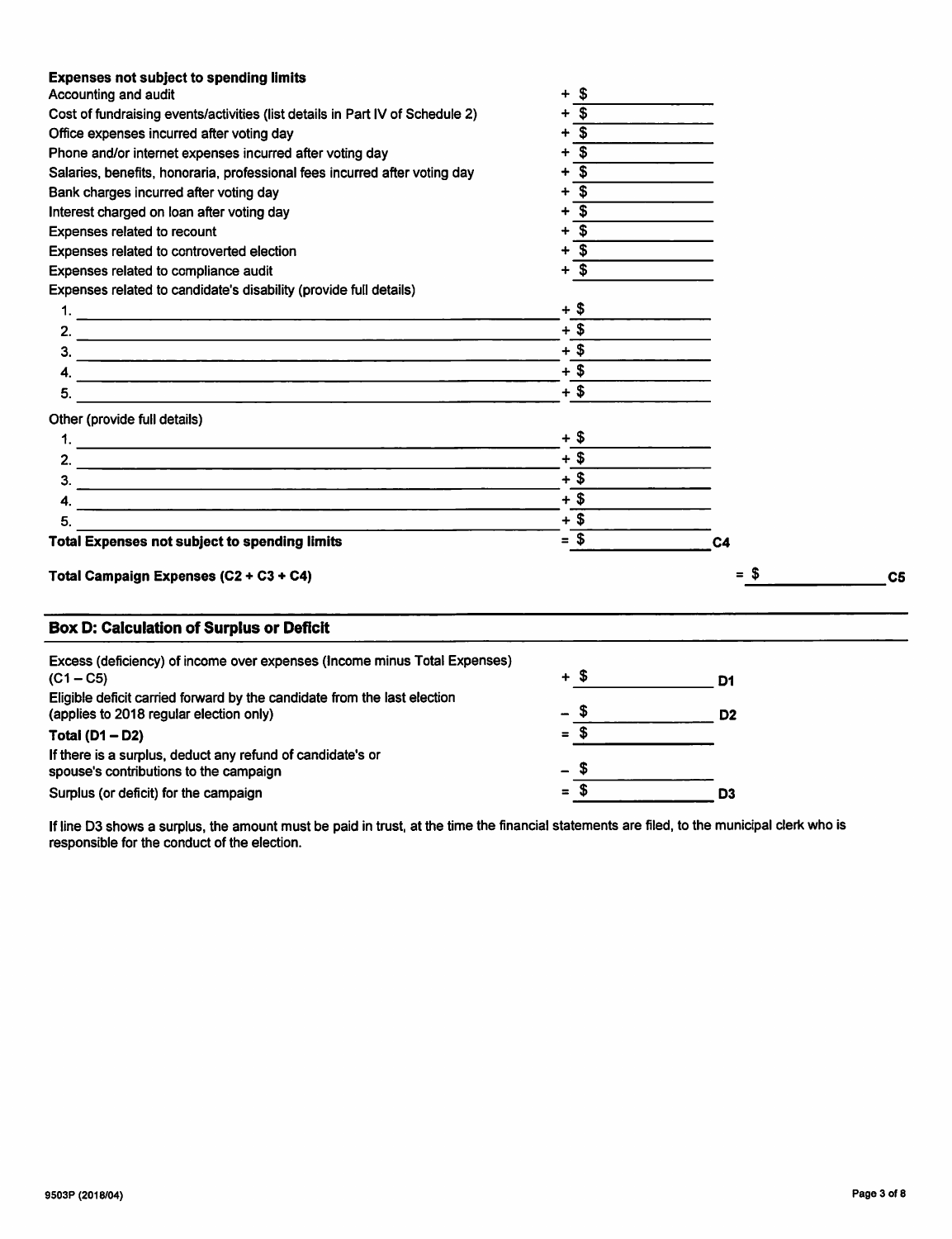| <b>Schedule 1 - Contributions</b>                                                                                                                                                                                                                                                    |   |        |    |
|--------------------------------------------------------------------------------------------------------------------------------------------------------------------------------------------------------------------------------------------------------------------------------------|---|--------|----|
| <b>Part I – Summary of Contributions</b>                                                                                                                                                                                                                                             |   |        |    |
| Contributions in money from candidate and spouse                                                                                                                                                                                                                                     |   | $+$ \$ |    |
| Contributions in goods and services from candidate and spouse<br>(include value listed in Table 3 and Table 4)                                                                                                                                                                       |   | $+$ \$ |    |
| Total value of contributions not exceeding \$100 per contributor<br>Include ticket revenue, contributions in money, goods and services<br>where the total contribution from a contributor is \$100 or less (do not<br>include contributions from candidate or spouse).<br>ᆂ          |   | \$     |    |
| Total value of contributions exceeding \$100 per contributor (from line 1B on page 5;<br>list details in Table 1 and Table 2)<br>Include ticket revenue, contributions in money, goods and services where<br>the total contribution from a contributor exceeds \$100 (do not include |   |        |    |
| contributions from candidate or spouse).<br>ᆂ                                                                                                                                                                                                                                        |   | S      |    |
| Contributions returned or payable to the contributor<br>Less:<br>Contributions paid or payable to the clerk, including contributions from                                                                                                                                            |   | 55     |    |
| anonymous sources exceeding \$25                                                                                                                                                                                                                                                     |   |        |    |
| Total Amount of Contributions (record under Income in Box C)                                                                                                                                                                                                                         | = |        | 1Α |

# Part II – Contributions exceeding \$100 per contributor – individuals other than candidate or spouse<br>Table 1: Monetary contributions from individuals other than candidate or spouse

| <b>Name</b> | <b>Full Address</b> | <b>Date Received</b> | Amount \$<br>Amount Received \$ Returned to Contributor<br>or Paid to Clerk |
|-------------|---------------------|----------------------|-----------------------------------------------------------------------------|
|             |                     |                      |                                                                             |
|             |                     |                      |                                                                             |
|             |                     |                      |                                                                             |
|             |                     |                      |                                                                             |
|             |                     |                      |                                                                             |
|             |                     |                      |                                                                             |
|             |                     |                      |                                                                             |
|             |                     |                      |                                                                             |
|             |                     |                      |                                                                             |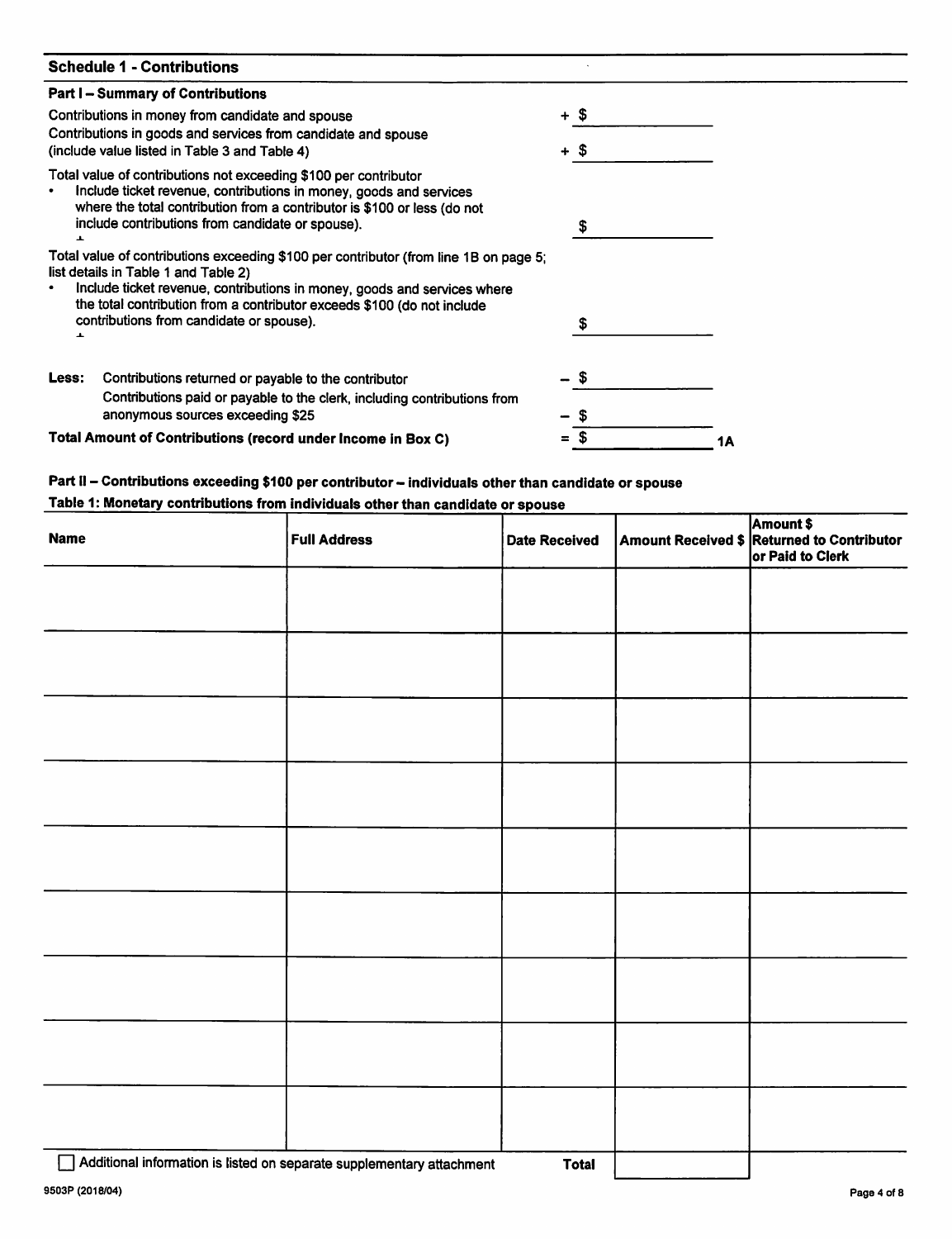| Table 2: Contributions in goods or services from individuals other than candidate or spouse |                                                    |  |  |
|---------------------------------------------------------------------------------------------|----------------------------------------------------|--|--|
|                                                                                             | (Note: must also be recorded as Expenses in Box C) |  |  |

| <b>Name</b> | <b>Full Address</b>                                                   | <b>Description of Goods</b><br>or Services                                                      | <b>Date Received</b><br>(yyyy/mm/dd) | Value \$        |
|-------------|-----------------------------------------------------------------------|-------------------------------------------------------------------------------------------------|--------------------------------------|-----------------|
|             |                                                                       |                                                                                                 |                                      |                 |
|             |                                                                       |                                                                                                 |                                      |                 |
|             |                                                                       |                                                                                                 |                                      |                 |
|             |                                                                       |                                                                                                 |                                      |                 |
|             |                                                                       |                                                                                                 |                                      |                 |
|             |                                                                       |                                                                                                 |                                      |                 |
|             |                                                                       |                                                                                                 |                                      |                 |
|             |                                                                       |                                                                                                 |                                      |                 |
|             | Additional information is listed on separate supplementary attachment |                                                                                                 | <b>Total</b>                         |                 |
|             | Total for Part II - Contributions exceeding \$100 per contributor     | (Add totals from Table 1 and Table 2 and record the total in Part 1 - Summary of Contributions) |                                      | <b>1B</b><br>\$ |

#### Part III - Contributions from candidate or spouse

Table 3: Contributions in goods or services

| <b>Description of Goods or Services</b> | <b>Date Received</b><br>(yyyy/mm/dd) | Value \$ |
|-----------------------------------------|--------------------------------------|----------|
|                                         |                                      |          |
|                                         |                                      |          |
|                                         |                                      |          |
|                                         |                                      |          |
|                                         |                                      |          |
|                                         |                                      |          |
|                                         |                                      |          |
|                                         |                                      |          |
|                                         |                                      |          |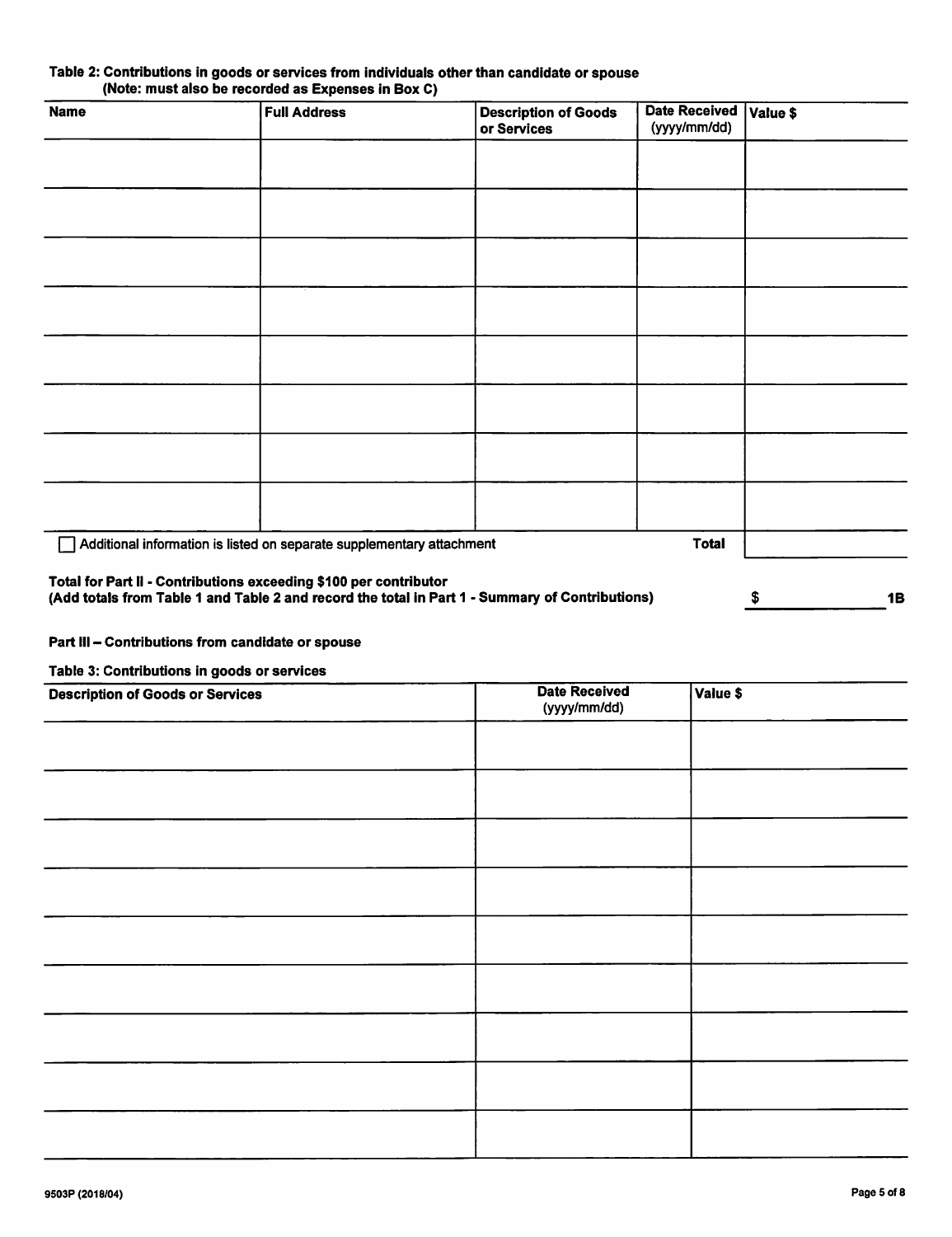| <b>Description of Goods or Services</b>                                                                                                                                                            |                                      |                 | <b>Date Received</b><br>(yyyy/mm/dd) | Value \$     |                                   |
|----------------------------------------------------------------------------------------------------------------------------------------------------------------------------------------------------|--------------------------------------|-----------------|--------------------------------------|--------------|-----------------------------------|
| Additional information is listed on separate supplementary attachment                                                                                                                              |                                      |                 | <b>Total</b>                         |              |                                   |
| Table 4: Inventory of campaign goods and materials from previous municipal campaign used in this campaign<br>(Note: value must be recorded as a contribution from the candidate and as an expense) |                                      |                 |                                      |              |                                   |
| <b>Description</b>                                                                                                                                                                                 | <b>Date Acquired</b><br>(yyyy/mm/dd) | <b>Supplier</b> | Quantity                             |              | <b>Current Market</b><br>Value \$ |
|                                                                                                                                                                                                    |                                      |                 |                                      |              |                                   |
|                                                                                                                                                                                                    |                                      |                 |                                      |              |                                   |
|                                                                                                                                                                                                    |                                      |                 |                                      |              |                                   |
|                                                                                                                                                                                                    |                                      |                 |                                      |              |                                   |
|                                                                                                                                                                                                    |                                      |                 |                                      |              |                                   |
|                                                                                                                                                                                                    |                                      |                 |                                      |              |                                   |
|                                                                                                                                                                                                    |                                      |                 |                                      |              |                                   |
| Additional information is listed on separate supplementary attachment                                                                                                                              |                                      |                 |                                      | <b>Total</b> |                                   |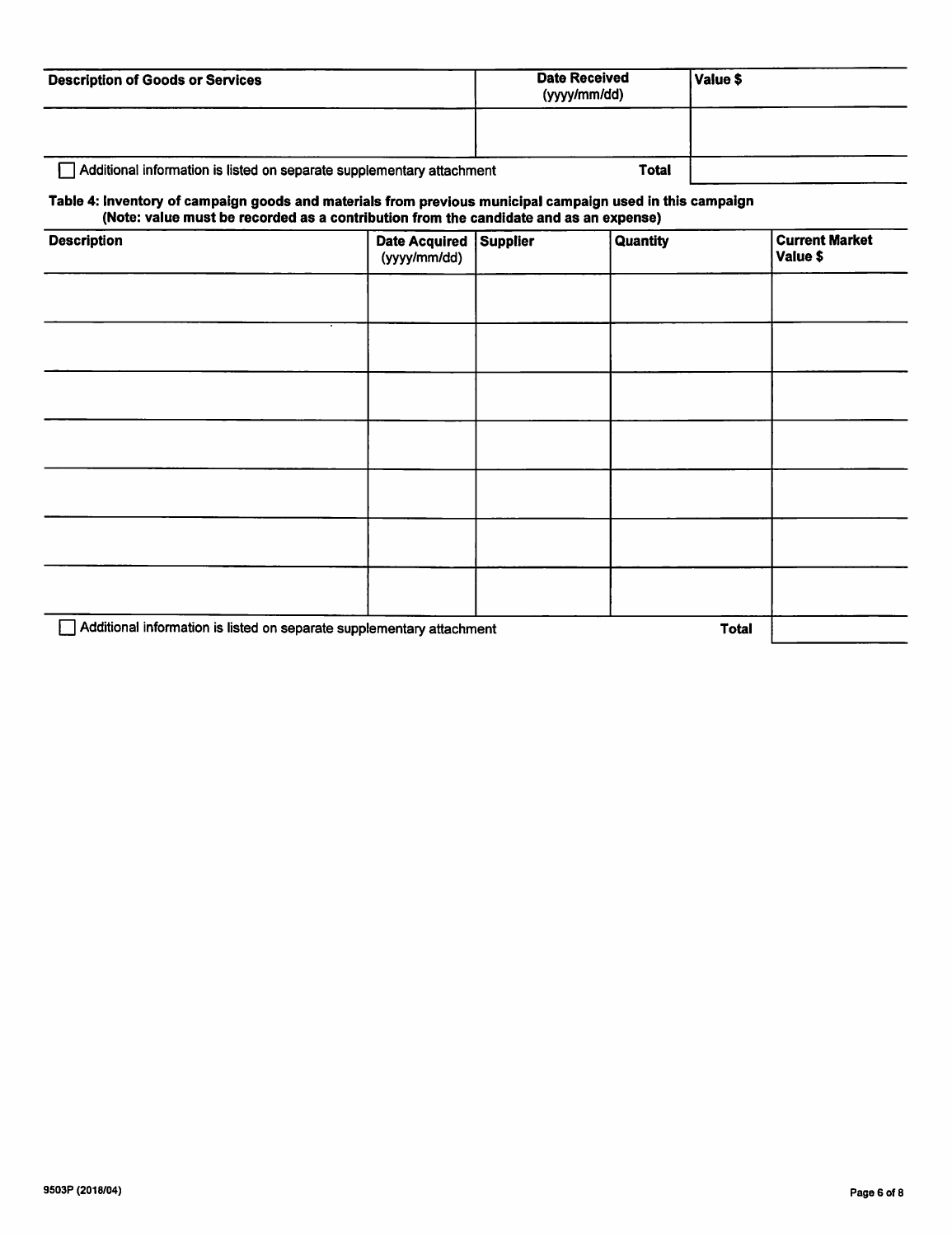#### Schedule 2 - Fundralsing Events and Activities

#### Fundraising Event/Activity

Complete a separate schedule for each event or activity held

r~| Additional schedule(s) attached

Description of fundraising event/activity

Date of event/activity (yyyy/mm/dd)

#### Part I - Ticket revenue

| Admission charge (per person)                                                   |                  |  |
|---------------------------------------------------------------------------------|------------------|--|
| (If there are a range of ticket prices, attach complete breakdown of all ticket |                  |  |
| sales)                                                                          | 2Α               |  |
| Number of tickets sold                                                          |                  |  |
| Total Part I (2A X 2B) (include in Part 1 of Schedule 1)                        | $\equiv$<br>- 35 |  |

Total Part 1 (2A X 2B) (include in Part 1 of Schedule 1)

#### Part II - Other revenue deemed a contribution

(e.g. revenue from goods sold in excess of fair market value) Provide details

Total Part II (include in Part 1 of Schedule 1)

#### Part III - Other revenue not deemed a contribution

(e.g. contribution of \$25 or less; goods or services sold for \$25 or less) Provide details

| ວ                                                |  |
|--------------------------------------------------|--|
| _ _<br>$\sim$ $\sim$ $\sim$ $\sim$ $\sim$ $\sim$ |  |

Total Part ill (include under Income in Box C)

#### Part IV - Expenses related to fundraising event or activity

Provide details

 $\frac{1}{2}$   $\frac{+ 5}{1}$   $\frac{+ 5}{1}$ 2. + \$  $3.$  $4. \frac{1}{5} + \frac{1}{5}$  $\frac{5}{2}$  +  $\frac{5}{3}$  +  $\frac{5}{3}$  +  $\frac{1}{3}$  +  $\frac{5}{3}$  +  $\frac{1}{3}$  +  $\frac{5}{3}$  +  $\frac{1}{3}$  +  $\frac{1}{3}$  +  $\frac{1}{3}$  +  $\frac{1}{3}$  +  $\frac{1}{3}$  +  $\frac{1}{3}$  +  $\frac{1}{3}$  +  $\frac{1}{3}$  +  $\frac{1}{3}$  +  $\frac{1}{3}$  +  $\frac{1}{3}$  +  $\frac{1$ 6.  $+$  \$  $7. + $$  $8.$  + \$  $\frac{8.}{\frac{1}{100}} + \frac{1}{\frac{1}{100}} + \frac{1}{\frac{1}{100}} = \frac{1}{100}$ 

= \$

 $=$  \$